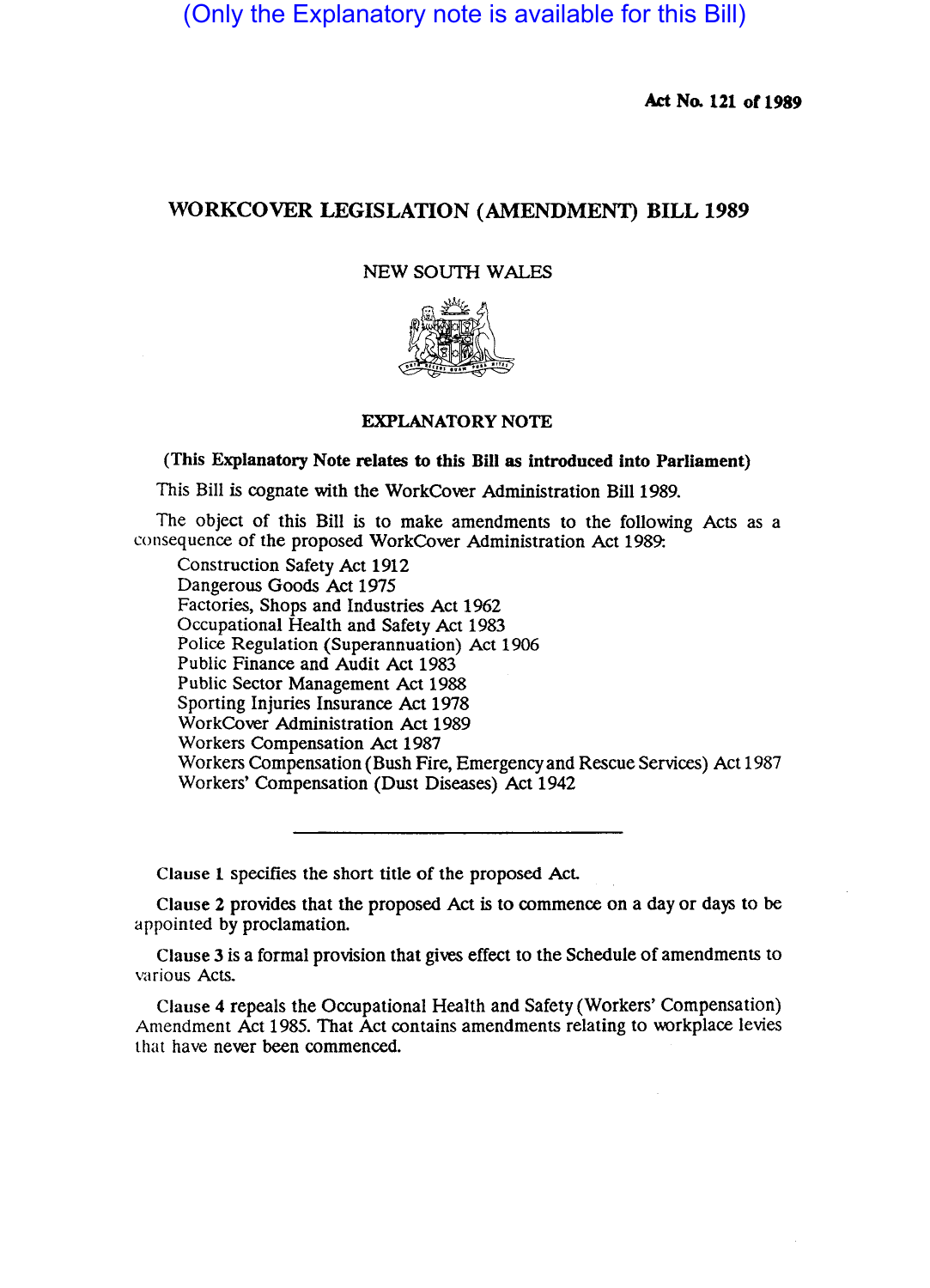# SCHEDULE 1 - AMENDMENTS

### Construction Safety Act 1912

Section 6A of the Act is repealed. That section requires the payment of notification fees by persons proposing to carry out certain building and construction work.

Other fees paid under the Act and regulations will be required to be paid into the proposed WorkCover Authority Fund

#### Dangerous Goods Act 1975

The Act is amended to require all fees paid under the Act and regulations to be paid into the proposed WorkCover Authority Fund.

The provision requiring the Chief Inspector to report on the operation of the Act and regulations is repealed as such a report will be made by the proposed WorkCover Authority.

#### Factories, Shops and Industries Act 1962

The Act is amended to require fees paid under Part 3 (Health, safety and welfare matters) to be paid into the proposed WorkCover Authority Fund.

Functions currently conferred under that Part on the Under-Secretary (construed by Administrative Changes Orders as the Co-ordinator of Occupational Health, Safety and Rehabilitation Services) will be transferred to the proposed WorkCover Authority.

#### Occupational Health and Safety Act 1983

The Act is amended to omit provisions concerned with the constitution, functions, membership and procedure of the Occupational Health, Safety and Rehabilitation Council which is to be reconstituted under the proposed WorkCover Administration Act 1989 as an advisory body. Functions conferred under the Act on the Council will be transferred to the proposed WorkCover Authority.

#### Police Regulation (Superannuation) Act 1906

The Act is amended to replace a reference to the Workers Compensation and Rehabilitation Authority with a reference to its successor, the proposed WorkCover Authority.

# Public Finance and Audit Act 1983

Schedule 2 (Statutory bodies) to the Act is amended to replace the reference to the Workers Compensation and Rehabilitation Authority with a reference to the proposed WorkCover Authority.